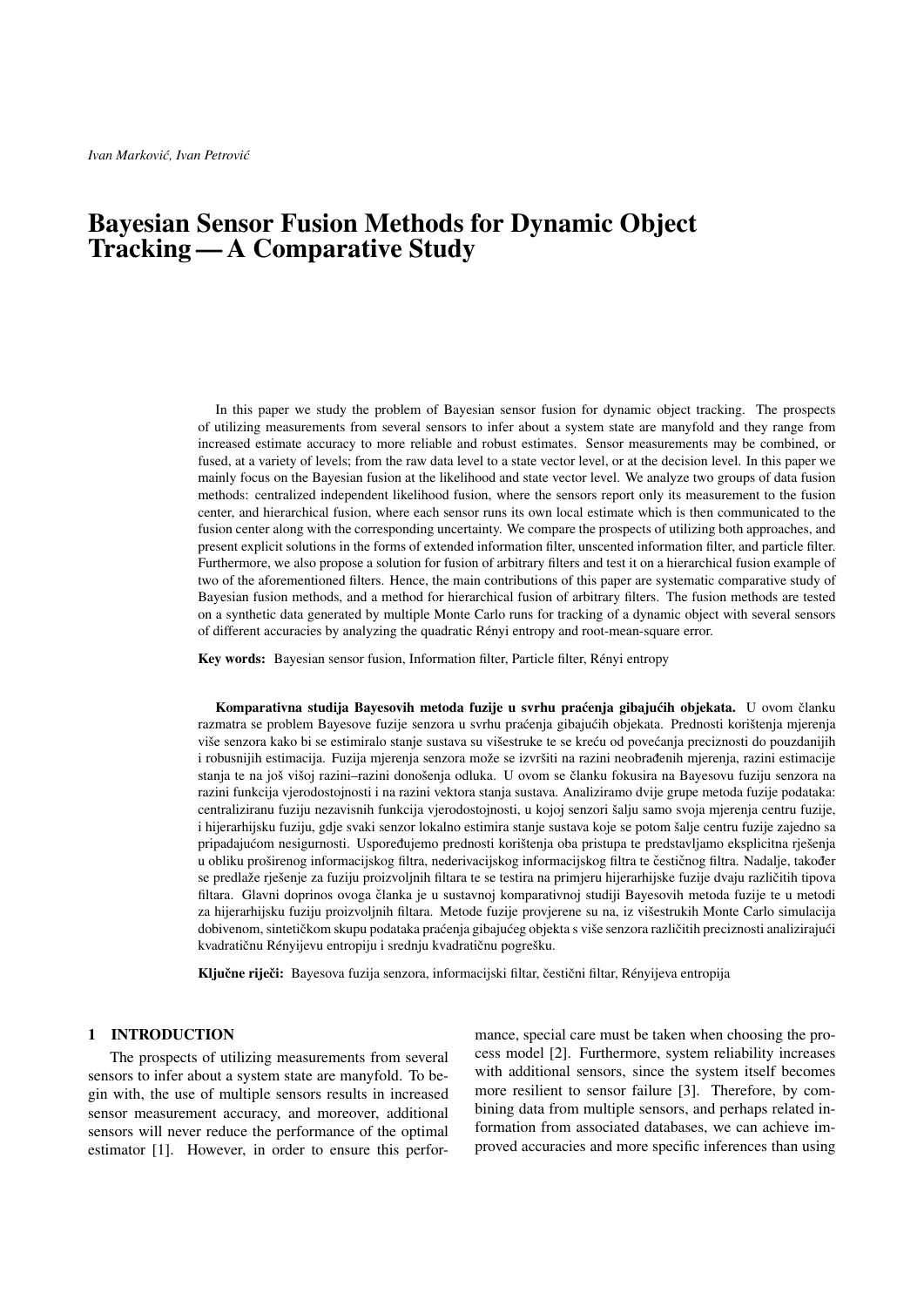only a single sensor [4].

Sensor measurements may be combined, or fused, at a variety of levels; from the raw data level to a state vector level, or at the decision level [4]. Raw sensor data can be directly combined if the sensor data are commensurate (i.e., if the sensors are measuring the same physical phenomena), while if the sensor data are noncommensurate, then the sensor data, i.e. sensor information, must be fused at a feature/state vector level or decision level.

Information from multiple sensors can be classified as redundant or complementary [3]. *Redundant information* is provided from multiple sensors (or a single sensor over time) when each sensor perceives the same feature in the environment. On the other hand, *complementary information* from multiple sensors enables the system to perceive features impossible to perceive by using just a single sensor. But what is in common for both classifications, is that all the sensors are used to somehow infer about a system state. It is important to note that complementary sensors do not have to necessarily provide information about the full system state. Some sensors, like omnidrectional cameras and microphone arrays, measure angle and not the range of the detected objects, while laser range scanners and depth cameras can give measurements in 2D or 3D. Moreover, some sensors can provide measurements at higher rates than others, thus making sensor fusion an even more challenging problem.

One way of approaching the problem of sensor fusion is at the likelihood level. Basically, each sensor measurement is modelled as a Gaussian random variable and the resulting fused distribution is also Gaussian with the new fused mean and covariance. In [5], the fused moments are calculated by optimizing a weighted sum of Gaussian random variables so as to minimise the volume of the fused uncertainty ellipsoid. The resulting moments are equal to as if they were obtained by calculating the product of Gaussian distributions. Similar results were obtained in [6] where the fused moments are calculated by estimating the moments of a product of Gaussians via maximum likelihood approach. Both of these methods do not take any past measurements into account, and if tracking is needed then a different approach needs to be utilised.

If the system is linear and the system state is modeled as Gaussian, then multisensor fusion can be performed with the *decentralized Kalman filter* (DKF) proposed in [7]. The DKF enables us to fuse not only the measurements, but also the local independent Kalman filters. The inverse covariance form is utilized, thus resulting in additive fusion equations, which can further be elegantly translated to the *information filter* form as shown in [8]. For the case of non-linear systems the *extended information filter* (EIF) or the *unscented information filter* (UIF) [9] can be utilised. Another approach, proposed in [10], is to define for each sensor system, a separate and specific Gaussian probability distribution and to fuse them using *covariance intersection* method [11]. If the underlying distribution characterizing the system is not Gaussian and possibly non-linear, then usually *particle filters* (PF) are utilized. In [12] a distributed particle filtering algorithm is proposed where each sensor maintains a particle filter and the information is propagated in a sensor network in the form of partial likelihood functions. The last sensor then backpropagates the final importance distribution so that a new set of particles is generated at each sensor using the final distribution. The standard particle filter algorithm was decentralized in [13] by communicating and fusing only the most informative subsets of samples. It was applied on mobile robots playing the game of laser tag. In [14] a speaker tracking system was implemented by using a camera and a microphone array. Each sensor estimate was modeled as a Gaussian distribution in order to obtain the overall likelihood function. The fusion was performed by a global particle filter which used the sum of the former Gaussians as the proposal distribution and their product as the likelihood function for calculating the weights of particles.

In order to perform fusion between decentralized tracking filters, we have to take into account the common information that the distributions might share. This usually entails a product and a division of particle sets and a solution for consistent fusion was proposed in [15, 16]. An overview of decentralized fusion methods and non-Gaussian estimation techniques can be found in [17, 18]. In [19] we implicitly used centralized independent likelihood fusion via joint probabilistic data association filter in the problem of multi-target tracking with multiple sensors on a mobile robot.

In this paper we study the problem of Bayesian sensor fusion for dynamic object tracking focusing mainly on the Bayesian fusion at the likelihood and state vector level. We analyze two groups of data fusion methods: centralized independent likelihood fusion, where the sensors report only its measurement to the fusion center, and hierarchical fusion, where each sensor runs its own local estimate which is then communicated to the fusion center along with the corresponding uncertainty. Both approaches are compared and explicit solutions are presented in the form of extended information filter, unscented information filter and particle filter. Furthermore, we also propose a solution for fusion of arbitrary filters and test it on a hierarchical fusion example of two of the aforementioned filters. The main contributions of this paper are a systematic comparative study of Bayesian fusion methods, and a method for hierarchical fusion of arbitrary filters. The results are tested on a synthetic data experiment of tracking a dynamic object with several sensors of different accuracies by analyzing the quadratic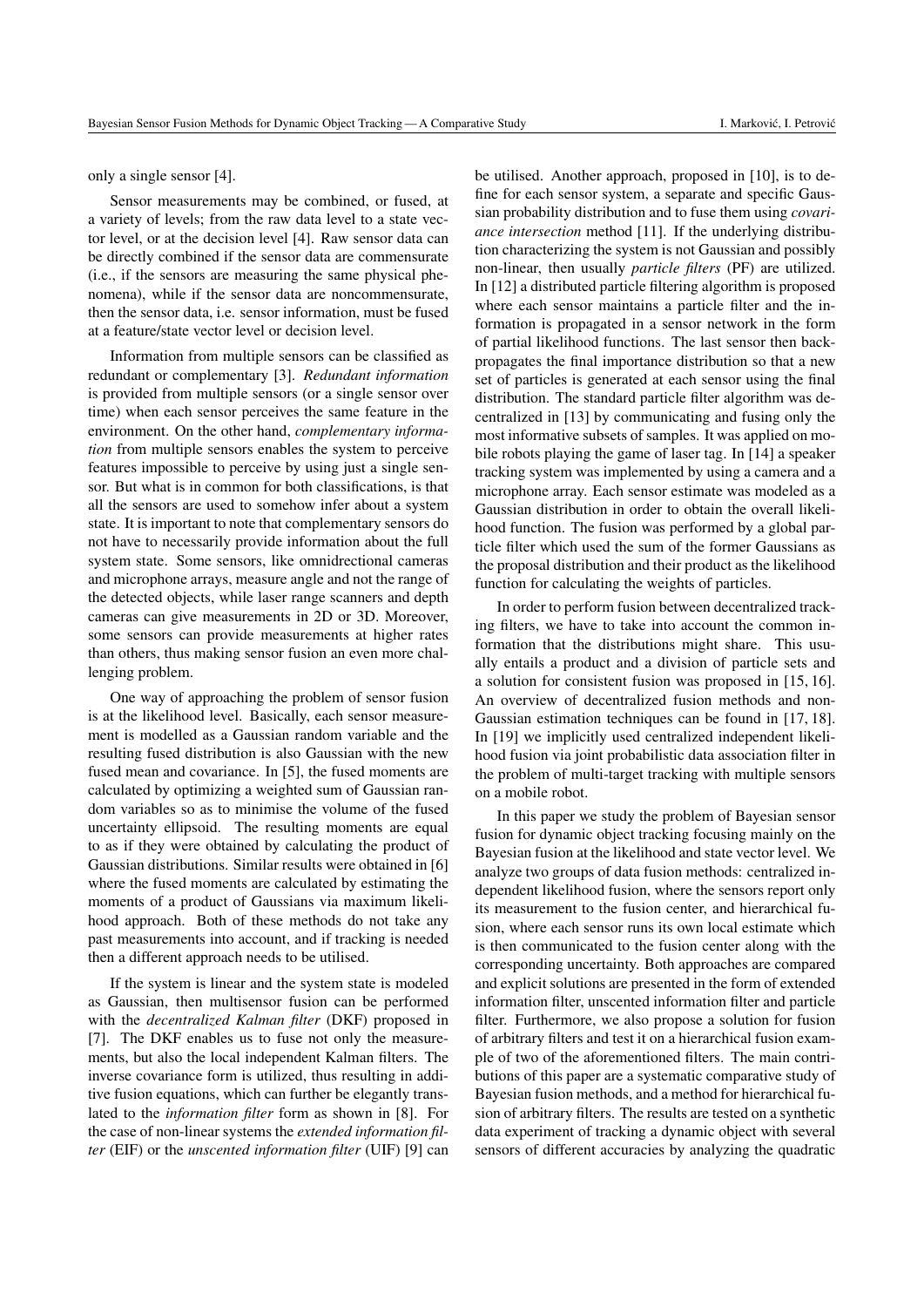Rényi entropy and root-mean-square error.

In Section 2 we start with the mathematical background for Bayesian sensor fusion approaches where we assume that we have a centralized processor in charge of fusion from various sensor modalities. These approaches involve system dynamics modeling and state estimation, where we focus mainly on centralized independent likelihood fusion (each sensor modality reports only its likelihood), and hierarchical fusion (each sensor reports its estimated state and uncertainty). In Sections 3 and 4 we give explicit solutions to the problems in forms of extended information filter, unscented information filter and particle filter. Furthermore, we propose a solution for arbitrary filter fusion, i.e. how to fuse estimates from a Kalman and a particle filter. Moreover, we also present a solution for the case of asynchronous data arrival. In Section 5 the methods are tested and analyzed with filter entropy and tracking error on a synthetic data experiment involving dynamic object tracking, while Section 6 concludes the paper.

## 2 MATHEMATICAL BACKGROUND OF BAYE-SIAN SENSOR FUSION

The most fundamental approaches to sensor fusion were based on modeling each measurement as a Gaussian random variable, where the results were obtained with *geometrical redundant fusion* method proposed in [5] and by *maximum likelihood estimation* approach derived in [6]. The result would be a new Gaussian with an updated mean and covariance. However, it is important to note that these approaches do not take into account any past system states and depend completely on the current sensors measurements and their likelihoods.

In the present paper, the goal of sensor fusion is to estimate the system state  $x_k$  at time k based on all previous control inputs  $u_{1:k}$ , and all previous sensor measurements from all the *m* available sensors  $z_{1:k}^{1:m}$ . In other words, from a probabilistic perspective, we need to estimate the posterior distribution  $p(\mathbf{x}_k | \mathbf{u}_{1:k}, \mathbf{z}_{1:k}^1, \mathbf{z}_{1:k}^2, \dots, \mathbf{z}_{1:k}^m)$  =  $p(\boldsymbol{x}_k | \boldsymbol{u}_{1:k}, \boldsymbol{z}_{1:k}^{1:m})$ . By applying the Bayes theorem, we can reformulate the problem as follows (for convenience we drop the condition on  $u_{1:k}$  since in tracking this is usually not known) [18]:

$$
p(\boldsymbol{x}_k|\boldsymbol{z}_{1:k}^{1:m}) = p(\boldsymbol{x}_k|\boldsymbol{z}_k^{1:m}, \boldsymbol{z}_{1:k-1}^{1:m})
$$
  
= 
$$
\frac{p(\boldsymbol{z}_k^{1:m}|\boldsymbol{x}_k, \boldsymbol{z}_{1:k-1}^{1:m})p(\boldsymbol{x}_k|\boldsymbol{z}_{1:k-1}^{1:m})}{p(\boldsymbol{z}_k^{1:m}|\boldsymbol{z}_{1:k-1}^{1:m})}.
$$
 (1)

Furthermore, we assume that (i) given the state  $x_k$  the measurement at the  $i<sup>th</sup>$  sensor is independent of the measurements obtained from other sensors, and (ii) that the current state  $x_k$  includes all the required information to evaluate the likelihood meaning that we can drop the conditional dependency of the current measurement of the  $i^{\text{th}}$  sensor  $z_k^i$ 

on all the previous measurements of all the sensors  $z_{1:k-1}^{1:m}$ :

$$
p(\mathbf{z}_{k}^{1:m}|\mathbf{x}_{k}, \mathbf{z}_{1:k-1}^{1:m}) = \prod_{i=1}^{m} p(\mathbf{z}_{k}^{i} | \mathbf{x}_{k}, \mathbf{z}_{1:k-1}^{1:m})
$$
  
= 
$$
\prod_{i=1}^{m} p(\mathbf{z}_{k}^{i} | \mathbf{x}_{k}).
$$
 (2)

At this point, we can proceed further in three different directions: (i) centralized independent likelihood fusion, (ii) hierarchical fusion without feedback, and (iii) hierarchical fusion with feedback. If each sensor reports only its measurement modeled in a probabilistic manner, i.e. likelihood or the sensor model, then this leads us to *the first solution*, in which we have a global estimate of the system state updated by fusing only the likelihoods communicated from each sensor:

$$
p(\mathbf{x}_k|\mathbf{z}_{1:k}^{1:m}) \propto p(\mathbf{x}_k|\mathbf{z}_{1:k-1}^{1:m}) \prod_{i=1}^{m} p(\mathbf{z}_k^i | \mathbf{x}_k),
$$
 (3)

where  $p(z_k^{1:m} | z_{1:k-1}^{1:m})$  is omitted since it only accounts for the normalization of the calculated posterior. This is an example of *centralized independent likelihood fusion*.

Now, *the second solution* amounts to each sensor modality estimating its own local system state based only on its local observations. These local posterior estimates are then fused on a global level. Since all sensors operate without having any knowledge of other sensor measurements, at each sensor i we have  $p(x_t|z_{1:k}^i)$  as the local posterior. By inspecting (3) we can see that we need to 'extract' the likelihood  $p(\textbf{z}_k^i|\textbf{x}_k)$  from the local posterior. By using a similar procedure as in (1) we can derive the expression for the needed likelihood:

$$
p(\boldsymbol{z}_k^i|\boldsymbol{x}_k) \propto \frac{p(\boldsymbol{x}_t|\boldsymbol{z}_{1:k}^i)}{p(\boldsymbol{x}_t|\boldsymbol{z}_{1:k-1}^i)}.
$$
 (4)

This leads us to the following expression:

$$
p(\mathbf{x}_k|\mathbf{z}_{1:k}^{1:m}) \propto p(\mathbf{x}_k|\mathbf{z}_{1:k-1}^{1:m}) \prod_{i=1}^m \frac{p(\mathbf{x}_k|\mathbf{z}_{1:k}^i)}{p(\mathbf{x}_k|\mathbf{z}_{1:k-1}^i)}.
$$
 (5)

This is an example of *hierarchical fusion without feedback* which suggests that if we want to fuse a global prediction based on all the sensors  $p(x_k|z_{1:k-1}^{1:m})$  with local independent sensor posteriors  $p(x_k|z_{1:k}^i)$ , we need to first remove the local prediction  $p(x_k|z_{1:k-1}^i)$ , i.e. the local prior knowledge, by a division. This is logical since we already have all the prior knowledge in the global prediction  $p(x_k|z_{1:k-1}^{1:m})$  and are only interested in acquiring new knowledge arising from new measurements. If the local predictions  $p(x_k|z_{1:k-1}^i)$  shared common or very similar prior information and were not removed during the fusion,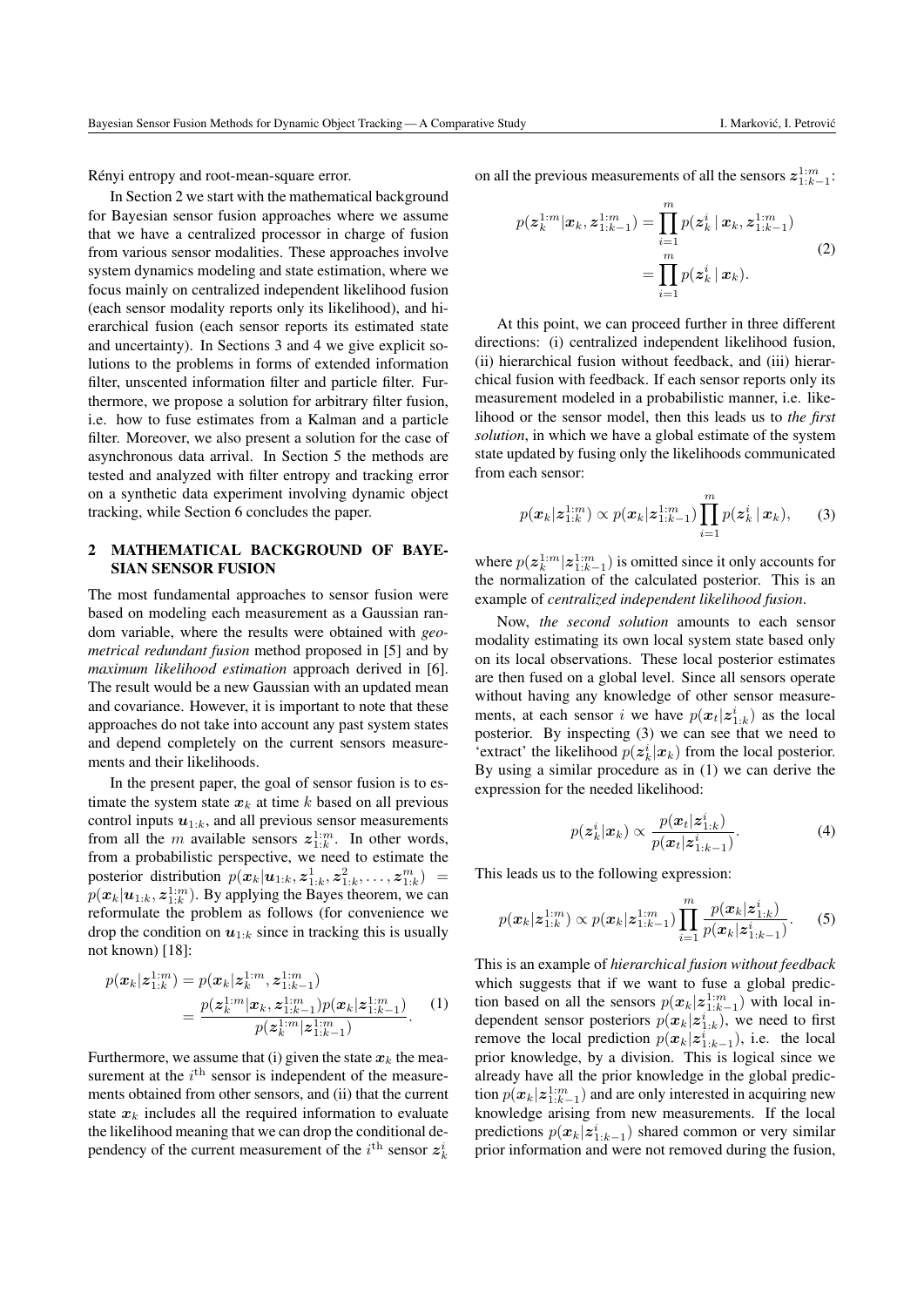each of them would implicitly through  $p(\mathbf{x}_k|\mathbf{z}_{1:k}^i)$  count with each multiplication, thus resulting in a posterior being too confident, or swayed, by all the multiply-counted prior information.

For *the third solution* we have the global prediction based on all the measurements communicated back to each sensor  $i$  to serve as a new local prior which will then be updated only with the local measurement  $z_k^i$ . Therefore, at each sensor i we have  $p(x_k|z_{1:k-1}^{1:m}, z_k^i)$  as the local posterior from which we will need to 'extract' the likelihood  $p(\boldsymbol{z}_k^i | \boldsymbol{x}_k)$ . Again, by following a similar procedure as in (1) we calculate the needed expression for the likelihood:

$$
p(\boldsymbol{z}_k^i|\boldsymbol{x}_k) \propto \frac{p(\boldsymbol{x}_k|\boldsymbol{z}_{1:k-1}^{1:m})}{p(\boldsymbol{x}_k|\boldsymbol{z}_{1:k-1}^{1:m}, \boldsymbol{z}_k^i)},
$$
(6)

which leads us to the following equation for the *hierarchical fusion with feedback*:

$$
p(\mathbf{x}_k|\mathbf{z}_{1:k}^{1:m}) \propto p(\mathbf{x}_k|\mathbf{z}_{1:k-1}^{1:m}) \prod_{i=1}^m \frac{p(\mathbf{x}_k|\mathbf{z}_{1:k-1}^{1:m}, \mathbf{z}_k^i)}{p(\mathbf{x}_k|\mathbf{z}_{1:k-1}^{1:m})}. \quad (7)
$$

Each approach has its benefits. The centralized independent likelihood fusion is quite elegant since we only need to communicate the likelihoods to the fusion center, thus requiring only that each likelihood represents each sensor measurements faithfully. The hierarchical approach without feedback requires each sensor to run its own local estimate independent of other sensors, while the hierarchical fusion with feedback takes one step further and communicates the global fused posterior back to each sensor to serve as the next prior in the local estimation process. In this way each sensor benefits by having the same global prior, even in situations when the sensor itself has no measurements. This approach is closely related to decentralized systems where we could have several independent agents exchanging estimations in an unstructured or arbitrary network, but without central fusion processor. Although decentralization has many advantages [7, 8], it requires dealing with delayed and asequent observations, and filtering of previously exchanged common information which is a much broader topic and out of the scope of this paper. In this paper we shall concentrate on the centralized independent likelihood fusion and the hierarchical fusion without feedback, since we want to explore the effects of fusion of sensor modalities which share no common information.

#### 2.1 Mathematical model of the tracked object

Let matrices  $A_k$ ,  $B_k$  and  $G_k$  define the propagation of the systems state,  $H_k$  be the observation matrix,  $z_k$  be the sensor measurement, and  $x_k$  be the states associated with the

system, then the state transition and observation equations can be written as:

$$
x_k = \mathbf{A}_k x_{k-1} + \mathbf{B}_k u_k + \mathbf{G}_k v_k, \tag{8}
$$

$$
\boldsymbol{z}_k = \mathbf{H}_k \boldsymbol{x}_k + \boldsymbol{n}_k,\tag{9}
$$

where  $v_k$  and  $n_k$  describe uncertainty in the evolution of the system state and uncertainty in the measurement, respectively. Naturally, both of them are assumed to be normal, zero-mean and white. The associated local process noise and measurement noise covariance matrices are denoted as  $\mathbf{Q}_k$  and  $\mathbf{R}_k$ .

In the present paper we use a fairly general piecewise constant white acceleration model in order to describe the system behavior [20]. The system state is defined as a vector  $x_k = [x_k, \dot{x}_k, y_k, \dot{y}_k]$ , where  $(x_k, y_k)$  are the Cartesian coordinates, while  $\dot{x}_k$  and  $\dot{y}_k$  represent their respective velocities in the  $x, y$ -plane. The model itself is given by:

$$
\boldsymbol{x}_{k} = \mathbf{A}\boldsymbol{x}_{k-1} + \mathbf{G}\boldsymbol{v}_{k} = \begin{bmatrix} 1 & \Delta T & 0 & 0 \\ 0 & 1 & 0 & 0 \\ 0 & 0 & 1 & \Delta T \\ 0 & 0 & 0 & 1 \end{bmatrix} \boldsymbol{x}_{k-1} + \begin{bmatrix} \frac{\Delta T^{2}}{2} & 0 \\ \Delta T & 0 \\ 0 & \frac{\Delta T^{2}}{2} \end{bmatrix} \boldsymbol{v}_{k},
$$
\n(10)

where  $\Delta T$  is the sampling period.

For the measurement model, we assume that the sensors measure both range and bearing, thus yielding a nonlinear measurement equation:

$$
\boldsymbol{z}_{k} = \boldsymbol{h}\left(\boldsymbol{x}_{k}\right) + \boldsymbol{n}_{k} = \begin{bmatrix} \sqrt{x_{k}^{2} + y_{k}^{2}} \\ \arctan\left(\frac{y_{k}}{x_{k}}\right) \end{bmatrix} + \boldsymbol{n}_{k}. \tag{11}
$$

#### 3 CENTRALIZED SENSOR FUSION

### 3.1 Centralized extended information filter

With transition and observation equations defined with (10) and (11), respectively, for the Kalman filter the *a priori* predicted values of the system state and covariance are calculated as follows:

$$
\hat{\boldsymbol{x}}_{k|k-1} = \mathbf{A}_k \hat{\boldsymbol{x}}_{k-1|k-1} + \mathbf{B}_k \boldsymbol{u}_k, \tag{12}
$$

$$
\mathbf{P}_{k|k-1} = \mathbf{A}_k \mathbf{P}_{k-1|k-1} \mathbf{A}_k^T + \mathbf{G}_k \mathbf{Q}_k \mathbf{G}_k^T.
$$
 (13)

Instead of continuing with the Kalman filter update equations, we shall now revert to its equivalent information filter form, whose advantages in sensor fusion will become apparent soon.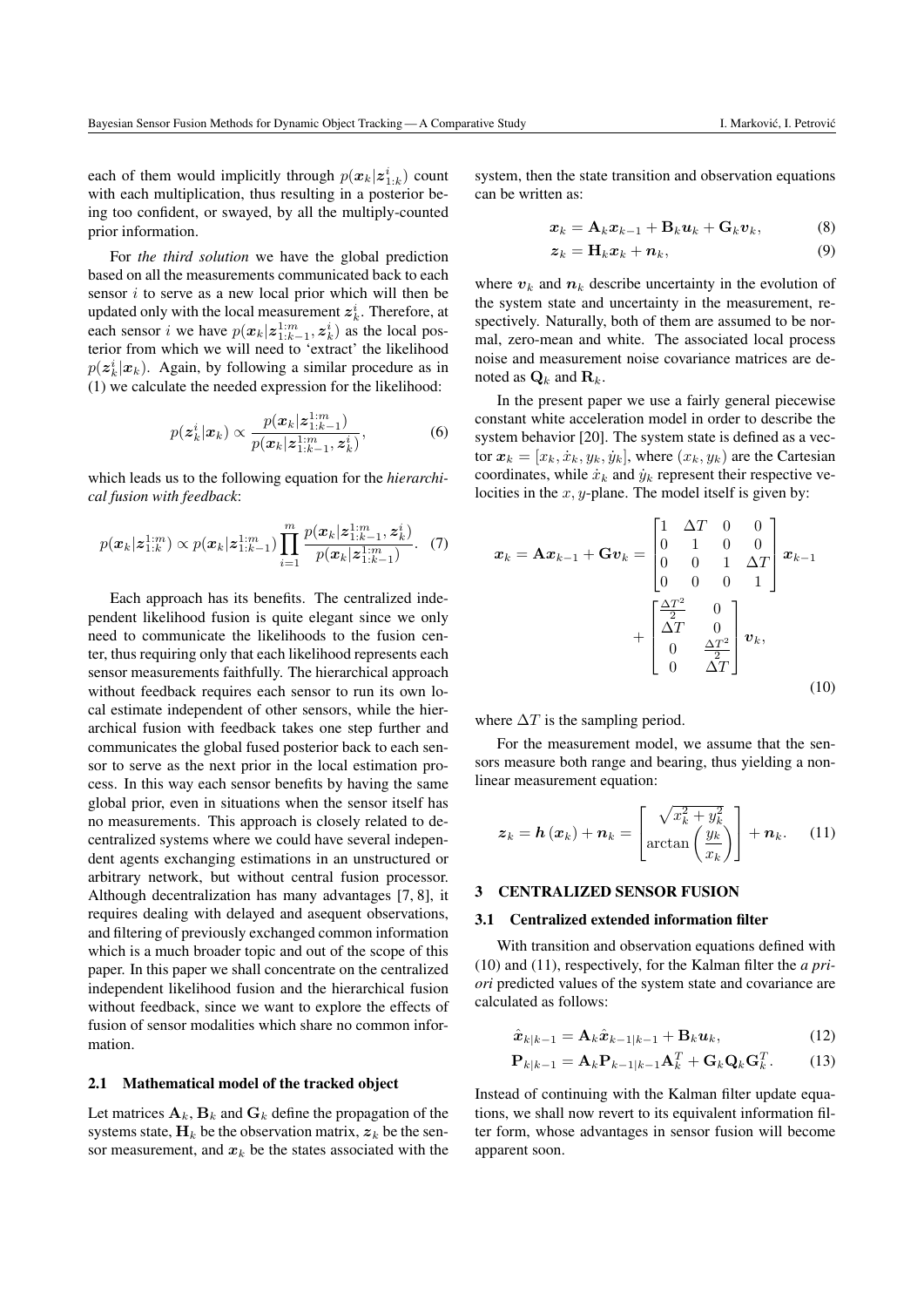The information matrix  $Y_{k|k}$  and the information vector  $\hat{\boldsymbol{y}}_{k|k}$  are defined as follows:

$$
\mathbf{Y}_{k|k} = \mathbf{P}_{k|k}^{-1}, \quad \hat{\boldsymbol{y}}_{k|k} = \mathbf{P}_{k|k}^{-1} \hat{\boldsymbol{x}}_{k|k}.
$$
 (14)

If we define the information associated with the observation taken at time  $k$  as:

$$
\boldsymbol{i}_{k} = \mathbf{H}_{k}^{\mathrm{T}} \mathbf{R}_{k}^{-1} \left( \boldsymbol{\nu}_{k} + \mathbf{H}_{k} \hat{\boldsymbol{x}}_{k|k-1} \right), \quad \mathbf{I}_{k} = \mathbf{H}_{k}^{\mathrm{T}} \mathbf{R}_{k}^{-1} \mathbf{H}_{k}, \tag{15}
$$

where  $v_k = z_k - h(\hat{x}_{k|k-1})$  is the innovation vector, we can write the update stage of the information filter as:

$$
\hat{\boldsymbol{y}}_{k|k} = \hat{\boldsymbol{y}}_{k|k-1} + \boldsymbol{i}_k, \tag{16}
$$

$$
\mathbf{Y}_{k|k} = \mathbf{Y}_{k|k-1} + \mathbf{I}_k. \tag{17}
$$

From (16) and (17) we can see that the update stage of the information filter is additive. In fact, this very property of the information filter is the main reason for its utility in multisensor fusion.

If we have  $N$  sensors, then for each sensor  $i$  we can define an observation equation:

$$
\boldsymbol{z}_k^i = \mathbf{H}_k^i \boldsymbol{x}_k + \boldsymbol{n}_k^i, \quad i = 1, \dots, N. \tag{18}
$$

Since the measurement model can be linearised about the predicted state vector, the Jacobian matrix may be introduced:

$$
\mathbf{H}_{k}^{i} = \left. \frac{\partial \boldsymbol{h}^{i} \left( \boldsymbol{x} \right)}{\partial \boldsymbol{x}} \right|_{\mathbf{x} = \hat{\mathbf{x}}_{k|k-1}}.
$$
 (19)

For the measurement model (11) the Jacobian matrix takes the following form:

$$
\frac{\partial \mathbf{h}(\mathbf{x})}{\partial \mathbf{x}} = \begin{bmatrix} \frac{x}{\sqrt{x^2 + y^2}} & 0 & \frac{y}{\sqrt{x^2 + y^2}} & 0\\ -\frac{y}{x^2 + y^2} & 0 & \frac{x}{x^2 + y^2} & 0 \end{bmatrix}.
$$
 (20)

In the standard Kalman filter notation, contributions from multiple sensors cannot be additively combined, since, although the sensor measurements given the system state are themselves independent, the innovations are correlated through common information from the prediction stage in (12). However, in the information form, the terms  $i_k^i$  from each sensor are uncorrelated, thus resulting with additive update stage with contributions from each sensor [7, 8]:

$$
\hat{\bm{y}}_{k|k} = \hat{\bm{y}}_{k|k-1} + \sum_{i=1}^{N} \bm{i}_k^i, \tag{21}
$$

$$
\mathbf{Y}_{k|k} = \mathbf{Y}_{k|k-1} + \sum_{i=1}^{N} \mathbf{I}_k^i, \tag{22}
$$

where now  $\hat{\mathbf{y}}_{k|k}$  and  $\mathbf{Y}_{k|k}$  represent the central fused information vector and information matrix. The central fused estimate of the system state may be found via  $\hat{x}_{k|k}$  =  $\mathbf{Y}_{k|k}^{-1}\hat{\bm{y}}_{k|k}.$ 

By inspecting (21) and (15), we can see that during fusion each sensor measurement is weighted by its corresponding variance. In essence, this approach is similar to the product of Gaussians, except that it does take past values into account through  $\hat{\mathbf{y}}_{k|k-1}$ , which we can see from (14) that it is just the predicted global system state weighted by the corresponding global predicted variance.

The previous approach to sensor fusion was derived in [7] following the work in [21], and was termed *decentralized Kalman filter* (DKF). The main idea was to offer a flexible method for decomposing the linear Kalman filter into autonomous local processors associated with each sensor modality. However, so far we have presented only the means for fusing multiple sensor measurements. If we want to fuse estimates form several running filters each adjoined to a sensor (for which the DKF was initially derived for), then we have to further extend the fusion approach.

### 3.2 Centralized unscented information filter

In this section the unscented version [22, 23] of the information filter is utilized for centralized sensor fusion. Unlike EIF which approximates the non-linear function by a Taylor series expansions, the UIF deterministically generates *sigma points* and uses them to estimate the mean and the covariance. Therefore, for an  $n$  dimensional system we need to generate  $2n + 1$  sigma points  $\mathcal{X}_{j,k-1}$  by:

$$
\mathcal{X}_{0,k-1|k-1} = \hat{x}_{k-1|k-1} \n\mathcal{X}_{j,k-1|k-1} = \hat{x}_{k-1|k-1} + \left(\sqrt{(n+\lambda)\mathbf{P}_{k-1|k-1}}\right)_j \n\mathcal{X}_{j,k-1|k-1} = \hat{x}_{k-1|k-1} - \left(\sqrt{(n+\lambda)\mathbf{P}_{k-1|k-1}}\right)_j,
$$
\n(23)

where  $\lambda = \alpha^2(n + \kappa) - n$  is a scaling parameter with  $0 \le \alpha \le 1$  and  $\kappa$  usually chosen by the heuristic  $n + \kappa =$ 3, and  $(\sqrt{(n + \lambda) P_{k-1|k-1}})_j$  is the j<sup>th</sup> column of the square root matrix of the multiplied covariance matrix.

The corresponding weights for recovering the mean and the covariance are calculated as follows:

$$
w_0^{(m)} = \lambda/(n + \lambda)
$$
  
\n
$$
w_j^{(m)} = 1/[2(n + \lambda)]
$$
  
\n
$$
w_0^{(c)} = \lambda/(n + \lambda) + (1 - \alpha^2 + \beta)
$$
  
\n
$$
w_j^{(c)} = 1/[2(n + \lambda)],
$$
\n(24)

where the parameter  $\beta$  is for encoding additional higher order effects. If the underlying distribution is a Gaussian, then  $\beta = 2$  is the optimal choice.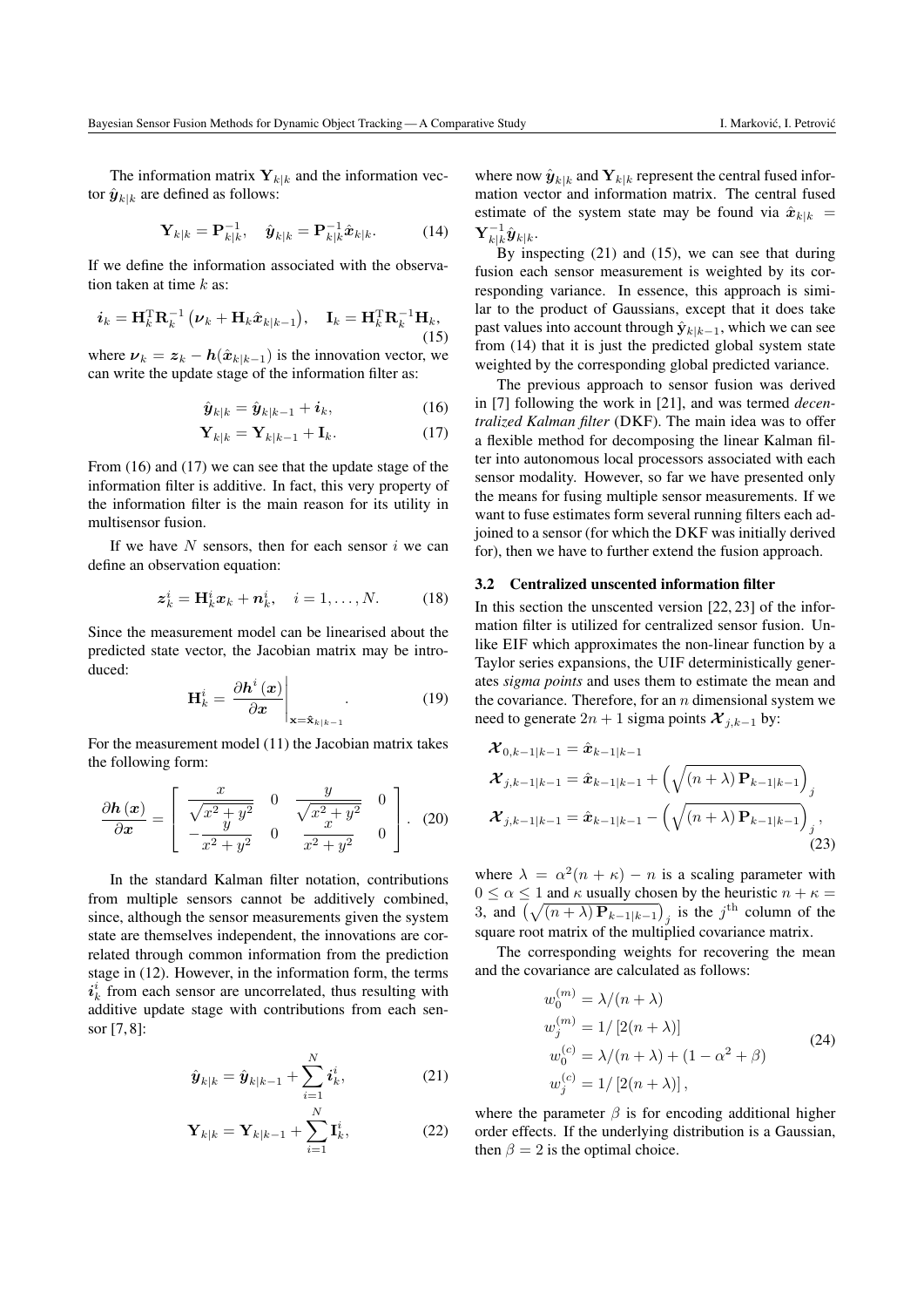The information prediction equations are:

$$
\hat{\boldsymbol{y}}_{k|k-1} = \mathbf{Y}_{k|k-1} \sum_{j=0}^{2n} w_j^{(m)} \boldsymbol{\mathcal{X}}_{j,k|k-1},
$$
 (25)

$$
\mathbf{Y}_{k|k-1} = \mathbf{P}_{k|k-1}^{-1},\tag{26}
$$

where  $\mathcal{X}_{i,k|k-1}$  are predicted sigma points calculated by the process model (10), and the predicted covariance matrix is computed by:

$$
\mathbf{P}_{k|k-1} = \sum_{j=0}^{2n} w_j^{(c)} \left[ \boldsymbol{\mathcal{X}}_{j,k|k-1} - \hat{\boldsymbol{x}}_{k|k-1} \right] \qquad (27)
$$

$$
\cdot \left[ \boldsymbol{\mathcal{X}}_{j,k|k-1} - \hat{\boldsymbol{x}}_{k|k-1} \right]^T + \mathbf{G} \mathbf{Q}_k \mathbf{G}^T.
$$

In order to present the UIF update equations, let us first define a pseudo measurement matrix  $\mathcal{H}_k$  as [9]:

$$
\mathcal{H}_k^T = \mathbf{P}_{k|k-1}^{-1} \mathbf{P}_{k|k-1}^{\mathcal{X}, \mathcal{Z}},\tag{28}
$$

where the cross-covariance matrix is calculated by:

$$
\mathbf{P}_{k|k-1}^{\mathcal{X},\mathcal{Z}} = \sum_{j=1}^{2n} w_j^{(c)} \left[ \mathcal{X}_{j,k|k-1} - \hat{\mathcal{X}}_{k|k-1} \right] \tag{29}
$$

$$
\cdot \left[ \mathcal{Z}_{j,k|k-1} - \hat{\mathcal{Z}}_{k|k-1} \right]^T,
$$

where  $\mathcal{Z}_{j,k|k-1} = h\left(\mathcal{X}_{j,k|k-1}\right)$  are observation sigma points, and the predicted measurement vector is obtained by  $\hat{\mathbf{z}}_{k|k-1} = \sum_{j=0}^{2n} w_j^{(m)} \mathbf{Z}_{j,k|k-1}$ . Then, in terms of psedo-measurement matrix, information contribution for sensor *i* can be expressed as  $\frac{1}{1}$ :

$$
\boldsymbol{i}_{k}^{i} = \boldsymbol{\mathcal{H}}_{i,k}^{T} \mathbf{R}_{i,k}^{-1} \left[ \boldsymbol{z}_{k}^{i} - \hat{\boldsymbol{z}}_{k|k-1} + \boldsymbol{\mathcal{H}}_{i,k} \hat{\boldsymbol{x}}_{k|k-1} \right], \quad (30)
$$

$$
\mathbf{I}_{k}^{i} = \mathbf{\mathcal{H}}_{i,k}^{T} \mathbf{R}_{i,k}^{-1} \mathbf{\mathcal{H}}_{i,k}.
$$
 (31)

Now, the measurements are fused just as in the case of EIF, through  $(21)$  and  $(22)$ .

#### 3.3 Centralized particle filter

In the previous sections we have focused mainly on filters which assume unimodal (Gaussian) distribution over the system state. In many applications this assumption may not be adequate and more versatile representations may be needed. In this section we present methods for sensor fusion via particle filters which due to their specific representation of density need additional tools to calculate the update equations.

Let  $\{\boldsymbol{x}^p,w^p\}_{p=1}^P$  denote a random measure that characterises the posterior pdf  $p(x)$ , where  $\{x^p, p = 1, ..., P\}$ 

is a set of particles with associated weights  $\{w^p, p =$  $1, \ldots, P$ . The weights are normalised so that  $\sum_{p} w^p =$ 1. Then, the posterior density can be approximated as [24, 25]:

$$
p(\boldsymbol{x}_k) \approx \sum_{p=1}^{P} w_k^p \delta(\boldsymbol{x}_k - \boldsymbol{x}_k^p), \qquad (32)
$$

where P is the number of particles and  $\delta(.)$  is the Dirac delta measure. The expectation of some function  $f(x)$  integrable with respect to the pdf  $p(x)$  is:

$$
E[f(\boldsymbol{x})] = \int f(\boldsymbol{x}) p(\boldsymbol{x}) \, d\boldsymbol{x}, \tag{33}
$$

and the approximation of the integral with particles is:

$$
E[f(\boldsymbol{x})] \approx \frac{1}{P} \sum_{p=1}^{P} f(\boldsymbol{x}^p), \tag{34}
$$

where  $x^p \sim p(x)$  and the expectation converges to the true values as  $P \to \infty$ . Often, it is hard to sample from the true distribution, hence *importance sampling* is used. The main idea is to sample from a proposal distribution  $q(x)$  which encompassed the support space of  $p(x)$ , and then we can rewrite (33) as:

$$
E[f(\boldsymbol{x})] = \int f(\boldsymbol{x}) \frac{p(\boldsymbol{x})}{q(\boldsymbol{x})} q(\boldsymbol{x}) d\boldsymbol{x} = \int f(\boldsymbol{x}) w(\boldsymbol{x}) q(\boldsymbol{x}) d\boldsymbol{x},
$$
\n(35)

where the *importance weights*  $w(x)$  is given as  $w(x) =$  $p(x)/q(x)$ . An estimate of the expectation is then given by:

$$
E[f(\boldsymbol{x})] \approx \frac{1}{P} \sum_{p=1}^{P} f(\boldsymbol{x}^p) w(\boldsymbol{x}^p).
$$
 (36)

In the centralized solution all the sensor modalities report only their measurements (likelihoods), which corresponds to estimating the posterior via (3). After similar derivation to the one in [24] we obtain the expression for weights calculation:

$$
w(\boldsymbol{x}_{k}^{p}) \propto w(\boldsymbol{x}_{k-1}^{p}) \frac{p(\boldsymbol{x}_{k}^{p}|\boldsymbol{x}_{k-1}^{p})}{q(\boldsymbol{x}_{k}^{p}|\boldsymbol{x}_{k-1}^{p}, \boldsymbol{z}_{k}^{1:m})} \prod_{i=1}^{m} p(\boldsymbol{z}_{k}^{i} | \boldsymbol{x}_{k})
$$
\n(37)

If we choose the prior as the proposal density,  $q(x_k^p | x_{k-1}^p, z_k^{1:m}) = p(x_k^p | x_{k-1}^p)$ , then weights are calculated from the following expression:

$$
w(\boldsymbol{x}_k) \propto w(\boldsymbol{x}_{k-1}^p) \prod_{i=1}^m p(\boldsymbol{z}_k^i \,|\, \boldsymbol{x}_k),\tag{38}
$$

<sup>&</sup>lt;sup>1</sup>Here we use index i in matrices  $\mathcal{H}_{i,k}$  and  $\mathbf{R}_{i,k}$  to denote the sensor  $i$  in the subscript instead of superscript in order to more clearly denote the transpose and the inverse operators.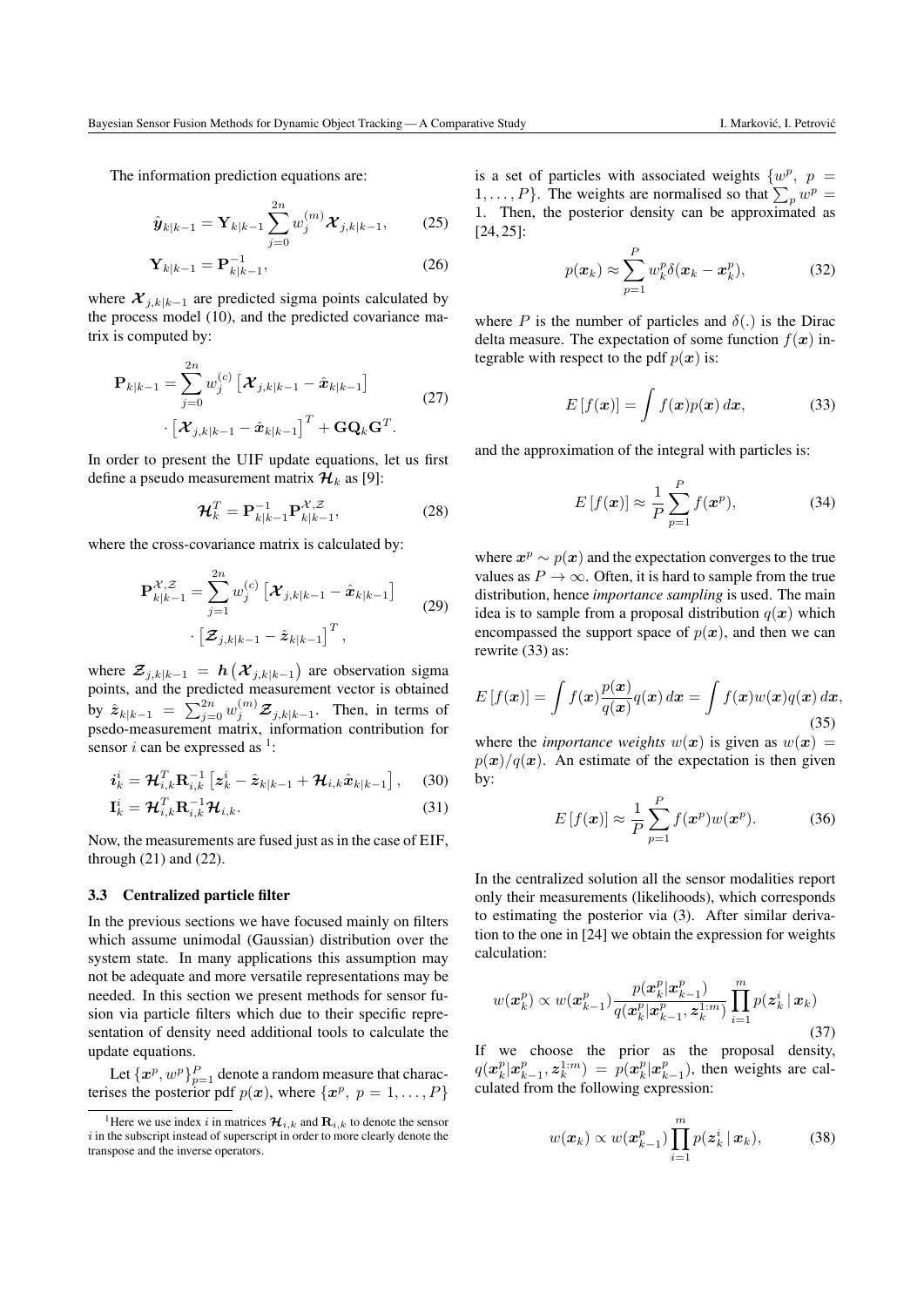where the sensor likelihood is defined by:

$$
p(\mathbf{z}_k^i | \mathbf{x}_k) = \frac{1}{2\pi\sqrt{|\mathbf{R}_{i,k}|}}\n\cdot \exp\left\{-\frac{1}{2}\left[\mathbf{z}_k^i - \mathbf{h}^i(\mathbf{x}_k)\right]^\mathrm{T} \mathbf{R}_{i,k}^{-1}\left[\mathbf{z}_k^i - \mathbf{h}^i(\mathbf{x}_k)\right]\right\}.
$$
\n(39)

Once the weights are calculated we can estimate the state as follows:

$$
\hat{\boldsymbol{x}}_{k|k} = E[\boldsymbol{x}_k | \boldsymbol{z}_k] \approx \frac{1}{P} \sum_{p=1}^{P} w(\boldsymbol{x}_k^p) \boldsymbol{x}_k^p.
$$
 (40)

The resampling of the particles is done at each iteration via the *sequential importance resampling* (SIR) algorithm [24]. At this point, also sample size adaption could be performed [26]. Concerning the prediction stage of the filter, we use the model (10) to predict the state of each particle.

### 4 HIERARCHICAL SENSOR FUSION

#### 4.1 Hierarchical fusion of information filters

In this example each sensor runs its own local instance of the EIF; prediction through (12) and (13), and update through (16) and (17). Furthermore, all sensor modalities utilise the same process model (10). The central processor, on the other hand, also runs its own instance of EIF; prediction through (12) and (13) with the same process model (10) as the sensors utilise, but the global update, i.e. fusion, should be performed in the following manner [8]:

$$
\hat{\bm{y}}_{k|k} = \hat{\bm{y}}_{k|k-1} + \sum_{i=1}^{N} \left[ \hat{\bm{y}}_{i,k|k} - \hat{\bm{y}}_{i,k|k-1} \right],
$$
 (41)

$$
\mathbf{Y}_{k|k} = \mathbf{Y}_{k|k-1} + \sum_{i=1}^{N} \left[ \mathbf{Y}_{i,k|k} - \mathbf{Y}_{i,k|k-1} \right]. \tag{42}
$$

We can see that the sensor modalities only have to communicate the difference between the updated,  $\hat{y}_{i,k|k}$ , and the predicted,  $\hat{\mathbf{y}}_{i,k|k-1}$ , information vector. The same applies for the update of the information matrix. This ensures that only the new information is used for fusion.

Hierarchical sensor fusion with UIF is performed in a similar manner as with EIF. Both sensor modalities run their own local, independent, and autonomous UIF and report their estimates to the central fusion processor. The central processor runs a global UIF, and performs the global update, i.e. fusion, through (41) and (42).

#### 4.2 Hierarchical sensor fusion with particle filtering

In this hierarchical solution with particle filters each sensor modality runs its own local independent particle filter, which needs to be fused with the global particle filter. This corresponds to estimating the posterior via (5). Therefore, the importance weights are given by:

$$
w(\boldsymbol{x}_k^p) \propto w(\boldsymbol{x}_{k-1}^p) \frac{p(\boldsymbol{x}_k^p | \boldsymbol{x}_{k-1}^p)}{q(\boldsymbol{x}_k^p | \boldsymbol{x}_{k-1}^p, \boldsymbol{z}_k^{1:m})} \prod_{i=1}^m \frac{p(\boldsymbol{x}_k | \boldsymbol{z}_{1:k}^i)}{p(\boldsymbol{x}_k | \boldsymbol{z}_{1:k-1}^i)}.
$$
\n(43)

If we again choose the global prior as the proposal density,  $q(\boldsymbol{x}_k^p | \boldsymbol{x}_{k-1}^p, \boldsymbol{z}_k^{1:m}) = p(\boldsymbol{x}_k^p | \boldsymbol{x}_{k-1}^p)$ , then weights are calculated from the following expression:

$$
w(\boldsymbol{x}_{k}^{p}) \propto w(\boldsymbol{x}_{k-1}^{p}) \prod_{i=1}^{m} \frac{p(\boldsymbol{x}_{k}|\boldsymbol{z}_{1:k}^{i})}{p(\boldsymbol{x}_{k}|\boldsymbol{z}_{1:k-1}^{i})}.
$$
 (44)

By inspecting (44) we can see that we need to explicitly calculate functions  $p(\mathbf{x}_k|\mathbf{z}_{1:k}^i)$  and  $p(\mathbf{x}_k|\mathbf{z}_{1:k-1}^i)$ , but we only have particles estimating the mentioned densities. If all the  $P$  weights from all the  $m$  distributions were on the same support space, then explicit multiplication and division of weights would be possible. But since most weights are assigned to an infinitesimally small point mass, direct multiplication and division is not applicable. To solve this problem we need a way to estimate the density function from a particle set. One such method is the Parzen window method [27] which involves placing a kernel function on top of each sample and then evaluating the density as a sum of the kernels. We continue this approach as proposed in [17, 28], and convert each sample to a kernel:

$$
K_h(\boldsymbol{x}_k) = h^n K(\boldsymbol{x}_k),\tag{45}
$$

where  $K(.)$  is the particle set covariance, and  $h > 0$  is the scaling parameter. For the kernel, we choose:

$$
h = \left(\frac{4}{n+2}\right)^e P^{-e},\tag{46}
$$

where  $e = \frac{1}{n+4}$ , and P is the number of particles. At this point, the estimated density function is described as a sum of Gaussian kernels:

$$
p(\boldsymbol{x}_k|\boldsymbol{z}_{1:k}^i)=\sum_{p=1}^P \mathcal{N}(\boldsymbol{x}_k;\boldsymbol{x}_k^p,2K_h(\boldsymbol{x}_k|\boldsymbol{z}_{1:k}^i)).\hspace{10pt}(47)
$$

In [15, 16] the authors propose how to utilize this function estimation for particle set multiplication and division.

#### 4.3 Hierarchical fusion of arbitrary filters

In the previous sections we have addressed centralized and hierarchical fusion of EIFs, UIFs, and PFs. But what if wee need to fuse a combination of these filters? For an example, an EIF and a PF? In this section we propose a solution to such a problem.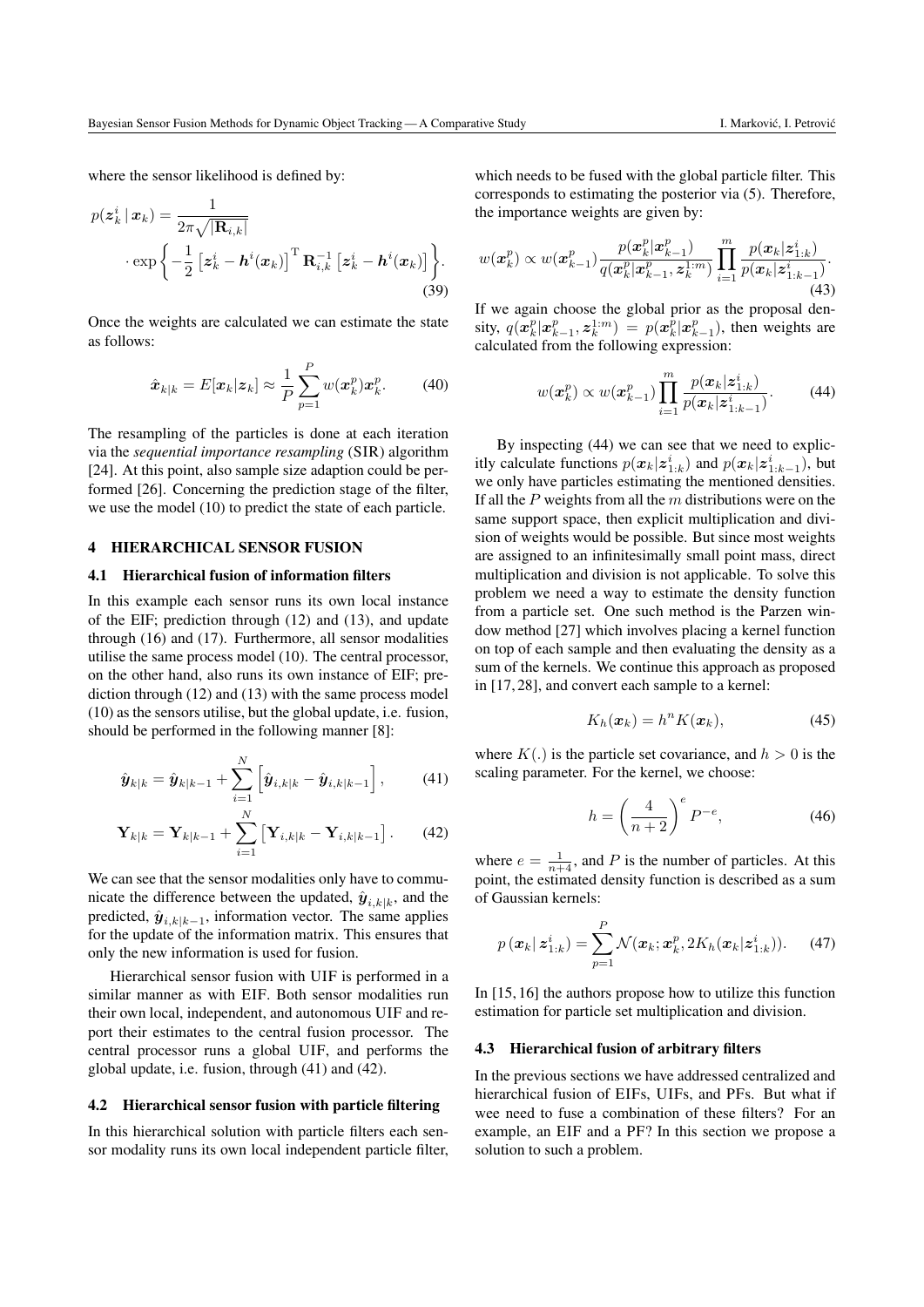To answer the question, we first need to choose the global filter which will actually keep the global track and fuse the local filters. In most cases we will utilize the filter which has better or higher modeling capabilities. For an example, UIF is known to handle better high nonlinearities than the EIF. Thus if fusing an UIF and an EIF, we might choose a UIF for the global filter. Furthermore, if one of the filters is a PF, then we might choose also a PF for the global filter, since it is capable of handling both non-linearities and multimodal distributions. This reasoning stems from the fact that if we are using a more versatile filter for local estimation, there must have been a good reason for such a choice, and the global filter should be equally versatile. However, this might not always be the case and there may be situations in which a less versatile and computationally less complex filter could be applied for fusion. Therefore, in this section we shall analyze both of the aforementioned situations, i.e. fusion of a local EIF and PF with a hierarchical EIF, and the fusion of local EIF and PF with a hierarchical PF.

For the case of fusion with the hierarchical EIF we have equations defined in Section 4.1, from which we can see that we need to calculate the difference of the information vectors and matrices of the local updated and predicted states. For the case of the local EIF this is straightforward, while for the case of the local PF we propose to calculate the covariance of the particle set first:

$$
\mathbf{P}_{k|k} = E[(\boldsymbol{x}_k - E[\boldsymbol{x}_k])(\boldsymbol{x}_k - E[\boldsymbol{x}_k])^{\mathrm{T}}|\boldsymbol{z}_k]
$$

$$
\approx \frac{1}{P} \sum_{p=1}^{P} w(\boldsymbol{x}_k^p)(\boldsymbol{x}_{k|k}^p - \hat{\boldsymbol{x}}_{k|k})(\boldsymbol{x}_{k|k}^p - \hat{\boldsymbol{x}}_{k|k})^{\mathrm{T}},
$$
(48)

which can then be used to calculate the information variables via (14). Once having analogously calculated the information variables for the prediction, we can readily fuse the local PF and EIF with the hierarchical EIF via (41) and (42).

For the case of fusion with the hierarchical PF, we have presented fusion equations in Section 4.2, from which we can see that in order to calculate the weights of the hierarchical PF we need to explicitly evaluate the prior and the posterior density of the local EIF and PF. Since EIF assumes a Gaussian distribution, the updated density will have the following form:

$$
p(\boldsymbol{x}_{k}|\boldsymbol{z}_{1:k}^{i}) = \mathcal{N}(\boldsymbol{x}_{k};\hat{\boldsymbol{x}}_{k|k},\mathbf{P}_{k|k}) = \frac{1}{2\pi\sqrt{|\mathbf{P}_{k|k}|}}\n\cdot \exp\left\{-\frac{1}{2}\left[\boldsymbol{x}_{k} - \hat{\boldsymbol{x}}_{k|k}\right]^{\mathrm{T}}\mathbf{P}_{k|k}^{-1}\left[\boldsymbol{x}_{k} - \hat{\boldsymbol{x}}_{k|k}\right]\right\}.\n\tag{49}
$$

.

A similar expression can be obtained for the prediction  $x_{k|k-1}$  and  $P_{k|k-1}$ . Furthermore, in order to be able to divide the prior and the posterior density of the particle filter we will need to resort to the kernel density estimation method presented in Section 4.2. Hence, the updated and the predicted densities will have the form defined in (47).

All this results with the following expression for the calculation of the weights  $w(x_k^q)$  of the global PF which relies on the expressions derived for hierarchical sensor fusion (5) and on the calculation of the hierarchical particle filter weights  $(44)$ :<sup>2</sup>

$$
w(\boldsymbol{x}_{k}^{q}) \propto w(\boldsymbol{x}_{k-1}^{q}) \cdot \frac{\sum_{p=1}^{P} \mathcal{N}(\boldsymbol{x}_{k}^{q}; \boldsymbol{x}_{k}^{p}, 2K_{h}(\boldsymbol{x}_{k}|\boldsymbol{z}_{1:k}^{i}))}{\sum_{p=1}^{P} \mathcal{N}(\boldsymbol{x}_{k}^{q}; \boldsymbol{x}_{k}^{p}, 2K_{h}(\boldsymbol{x}_{k}|\boldsymbol{z}_{1:k-1}^{i}))}
$$

$$
\cdot \frac{\mathcal{N}(\boldsymbol{x}_{k}^{q}; \hat{\boldsymbol{x}}_{k|k}, \mathbf{P}_{k|k})}{\mathcal{N}(\boldsymbol{x}_{k}^{q}; \hat{\boldsymbol{x}}_{k|k-1}, \mathbf{P}_{k|k-1})}.
$$
(50)

#### 4.4 Asynchronous fusion

In the analysis thus far, we have assumed that all the measurements/estimates arrive synchronously to the fusion center. In most real world applications this might not be the case. So, the question is, how should the fusion be calculated if the measurements/estimates arrive asynchronously? Is there a difference for the centralized and hierarchical case?

Let us assume at this point that all the sensors send their measurements/estimates in fixed, but different time intervals. For an example, if we have three sensors, two might report each 25 ms, while the third might report each 60 ms. In such a case, only the fusion center has to change in order to accommodate asynchronous arrivals, since from a local sensor's point of view, nothing has actually changed.

By inspecting (3) and (5), we see that for the sheer aspect of fusion itself, we only need to change  $m$ , the number of sensors that we are fusing at a certain point. But there is also one more very subtle change that needs to be addressed. When we use (10) for state prediction we assume that the object undergoes a constant acceleration during a given sampling period, which makes it inappropriate for asynchronous fusion where the prediction and update occurs in practically arbitrary time intervals [20]. This, in effect, changes the way we must calculate the prediction of the state, and the solution is to switch to discretized continuous white noise acceleration model.

Basically, the state prediction equation remains the same, only the process noise covariance matrix needs to

<sup>2</sup>Note that the particular particle in the hierarchical PF is now denoted with q instead of  $p$  in order to leave the  $p$  to denote the particles in the local PF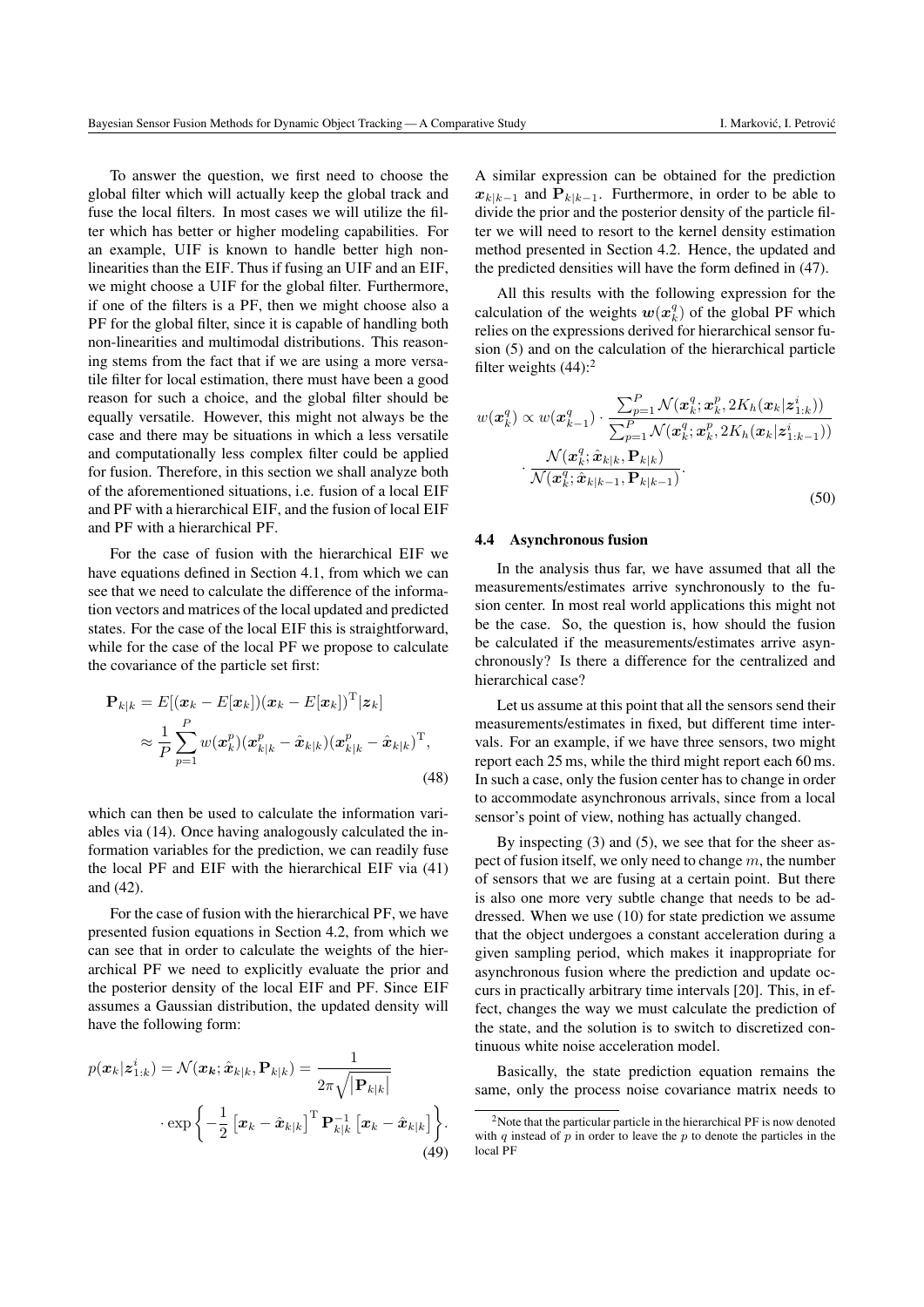be evaluated differently [20]:

$$
\tilde{\mathbf{Q}}_k = E\left[\mathbf{v}_k \mathbf{v}_k^{\mathrm{T}}\right] = \tilde{q} \int_0^{\Delta T} \begin{bmatrix} \Delta T - \tau & 0 \\ 1 & 0 \\ 0 & \Delta T - \tau \\ 0 & 0 & \Delta T - \tau \end{bmatrix}
$$

$$
\cdot \begin{bmatrix} \Delta T - \tau & 1 & 0 & 0 \\ 0 & 0 & \Delta T - \tau & 1 \end{bmatrix} d\tau \qquad (51)
$$

$$
= \tilde{q} \begin{bmatrix} \frac{1}{3} \Delta T^3 & \frac{1}{2} \Delta T^2 & 0 & 0 \\ \frac{1}{2} \Delta T^2 & \Delta T & 0 & 0 \\ 0 & 0 & \frac{1}{3} \Delta T^3 & \frac{1}{2} \Delta T^2 \\ 0 & 0 & \frac{1}{2} \Delta T^2 & \Delta T \end{bmatrix},
$$

where  $\tilde{q}$  is the continuous-time process noise intensity assumed to be a constant. Recommendations on how to choose  $\tilde{q}$  can be found in [20]. This implicitly means that  $\mathbf{G}_k \mathbf{Q}_k \mathbf{G}_k^{\mathrm{T}} \to \tilde{\mathbf{Q}}_k$  in (13).

The result above suggests that regardless of the type of fusion, centralized or hierarchical, we only need to correctly calculate the process noise covariance if the measurements/estimates arrive in asynchronous, but locally fixed, time intervals.

### 5 EVALUATION

In this section we test the sensor fusion methods on the problem of object tracking with multiple sensors. For the purpose of simulating a moving object we used a nearly coordinated turn rate model with large process noise [20] (see APPENDIX A). This model differs intentionally from the model used in prediction which is defined in Section 2.1 since it is possible that true dynamics of the object are unknown (consider the problem of people tracking). The tracked object is observed at all time by two sensors, one being more precise than the other. The measurements of the first and the second sensor are both corrupted with white Gaussian noise. Figure 1 shows an example of the simulated trajectory and the measurements of the sensors. For the purpose of more extensive analysis we have performed 50 Monte Carlo runs, each of which consisted of randomly generated trajectories like the one presented in Fig. 1. Hereafter, we assume that only one object is being tracked and that all the sensor measurements arrive synchronously. For monitoring tracker performance we utilize entropy and root-mean-square-error (RMSE).

## 5.1 Entropy and RMSE

We utilize entropy  $H(x_t)$  as a measure of the tracker performance. Entropy is a very useful measure of informativeness, and therefore we use it to track 'confidence' of the tracker in its estimates. This way we can analyze how sensor fusion affects the tracker's informativeness. Ideally, by including more sensors, even the less precise ones, we



*Fig. 1. An example of a simulated trajectory of a moving object and measurements of two sensors with different noise parameters*

should experience an increase in informativeness, i.e. a decrease in entropy.

A measure of entropy can take many analytical forms. Shannon entropy can be difficult to analytically work with, e.g. Shannon entropy of a mixture of distributions cannot be expressed in closed-form, and therefore we chose to work with Rényi entropy which usually offers a more suitable framework for analytical calculations [29]. The Rényi quadratic entropy of a random variable  $x_t$  with a Gaussian distribution is given by

$$
H_2(x_t) = \frac{n}{2} \log 4\pi + \frac{1}{2} \log |\mathbf{P}_t|,
$$
 (52)

where  $n$  is the state dimension and the entropy is proportional to the logarithm of the determinant of the covariance  $\mathbf{P}_t$ .

Entropy calculation of continuous random variables is based on the probability density functions of these variables. In order to calculate entropy of a particle filter, which rather represents the density and not the function, we need a non-parametric method to estimate the pdf. As in Section 4.2 we will utilize the Parzen window method [27] which estimates the density as a sum of Gaussian kernels for which an analytical solution for the quadratic Rényi entropy exists [30]:

$$
H_2(\boldsymbol{x}_t) = -\log \frac{1}{P^2} \sum_{i=1}^P \sum_{j=1}^P \mathcal{N}(\boldsymbol{x}_t^i - \boldsymbol{x}_t^j; 0, 2K_h(\boldsymbol{x}_t)).
$$
\n(53)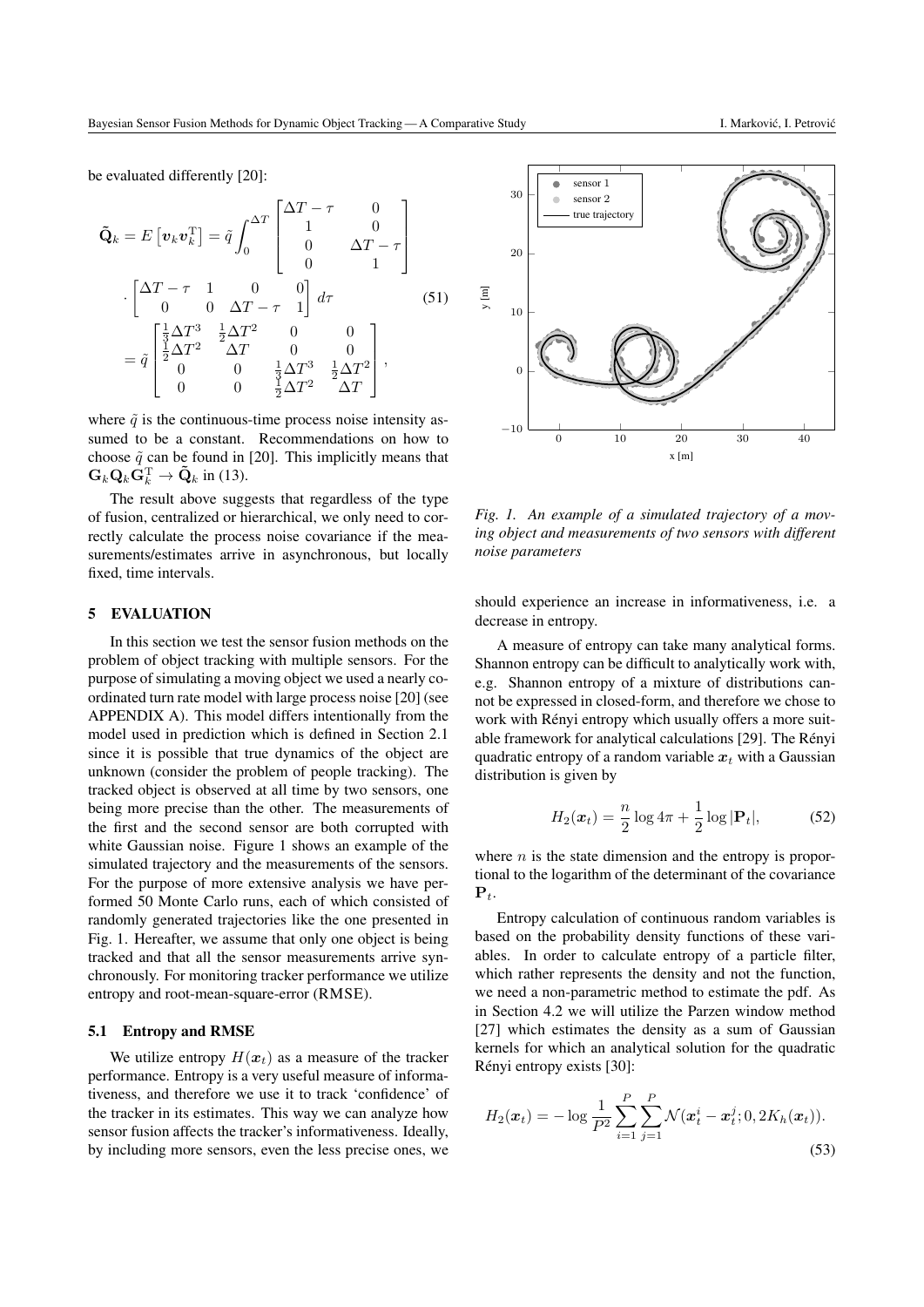|                     | RMSE position [m] (velocity [m/s]) |            |            |
|---------------------|------------------------------------|------------|------------|
|                     | EIF                                | UIF        | РF         |
| Centralized         | 0.11(0.17)                         | 0.08(0.17) | 0.08(0.34) |
| Sensor 1            | 0.19(0.24)                         | 0.13(0.32) | 0.18(0.45) |
| Sensor <sub>2</sub> | 0.12(0.18)                         | 0.13(0.34) | 0.08(0.26) |
| Hierarchical        | 0.11(0.17)                         | 0.13(0.34) | 0.09(0.31) |
| Arbitrary           | local EIF                          | local PF   | fused EIF  |
|                     | 0.06(0.20)                         | 0.25(0.47) | 0.07(0.34) |
|                     | local EIF                          | local PF   | fused PF   |
|                     | 0.06(0.20)                         | 0.25(0.47) | 0.29(0.60) |

*Table 1. Evaluation results of the sensor fusion for 50 Monte Carlo runs (number of particles was 250)*

*Table 2. Evaluation results of the sensor fusion for the given synthetic data example (number of particles was 1000)*

|                     | RMSE position [m] (velocity [m/s]) |            |            |
|---------------------|------------------------------------|------------|------------|
|                     | EIF                                | UIF        | РF         |
| Centralized         | 0.69(1.59)                         | 0.46(0.85) | 0.10(0.59) |
| Sensor 1            | 1.10(2.13)                         | 0.23(0.70) | 0.25(0.98) |
| Sensor <sub>2</sub> | 0.77(1.72)                         | 0.22(0.68) | 0.10(0.66) |
| Hierarchical        | 0.70(1.61)                         | 0.22(0.69) | 0.13(0.54) |
| Arbitrary           | local EIF                          | local PF   | fused EIF  |
|                     | 0.10(0.66)                         | 0.11(0.66) | 0.09(0.59) |
|                     | local EIF                          | local PF   | fused PF   |
|                     | 0.10(0.66)                         | 0.11(0.66) | 0.11(0.60) |

The RMSE is calculated both for the position and velocity as follows

$$
e_{\text{pos}} = \sqrt{\frac{1}{T} \sum_{k=1}^{T} (\hat{x}_t - x_t)^2 + (\hat{y}_t - y_t)^2}
$$
  
\n
$$
e_{\text{vel}} = \sqrt{\frac{1}{T} \sum_{k=1}^{T} (\hat{x}_t - \hat{x}_t)^2 + (\hat{y}_t - \hat{y}_t)^2},
$$
\n(54)

where T is the simulation length,  $(\hat{x}_t, \hat{y}_t)$  are estimated coordinates and  $(x_t, y_t)$  are true coordinates at time index k, while  $(\dot{x}_t, \dot{y}_t)$  are the estimated velocities and  $(\dot{x}_t, \dot{y}_t)$  are true velocities at time index k.

#### 5.2 Comparative analysis

In this section we will present the entropy and the RMSE for the cases of centralized, hierarchical fusion and for the examples of fusing an EIF and a PF through a



*Fig. 2. Entropy of the* EIF *tracker with the first sensor, with the second sensor, and the entropy of the fused hierarchical* EIF *tracker for the given synthetic example*

global EIF and PF. Table 1 shows the the obtained position and velocity RMSE results of 50 Monte Carlo runs, where the the top and bottom performing 10% were removed and the mean was taken from the rest of the results. Table 2 shows the obtained position and velocity RMSE for the given example of the simulated trajectory. In centralized fusion all the measurements from the sensors were communicated to the fusion node which in turn ran an estimator and fused the measurements via (21) and (22), (30) and (31), and (38) for the cases of EIF, UIF, and PF, respectively. In the case of hierarchical fusion each sensor ran its own local estimator, which communicated its estimate to the fusion node, which then via (41) and (42), and (44) fused the local estimates. Figs. 2, 3 and 4 show the given example entropy of sensor 1, sensor 2, and the fused EIF,UIF and PF, respectively. For all the examples of hierarchical fusion we can notice a pattern in which the fused estimator had similar RMSE as the more precise sensor, but smaller entropy than any of local sensor estimators indicating a reduction in uncertainty as can be seen in Figs. 2, 3, and 4. This result showed that although we fused a very precise sensor with a less precise one, the resulting estimator did in fact have a benefit in form of a reduced uncertainty.

Another parameter that has been analyzed is the execution time  $3$  of each of the fusion algorithms by averaging the time of each of the 50 Monte Carlo runs. Consider-

<sup>&</sup>lt;sup>3</sup>The experiments were conducted on a laptop computer with an Intel Core i7 CPU@1.60GhZ, Matlab 2010a and Ubuntu 12.04 operating system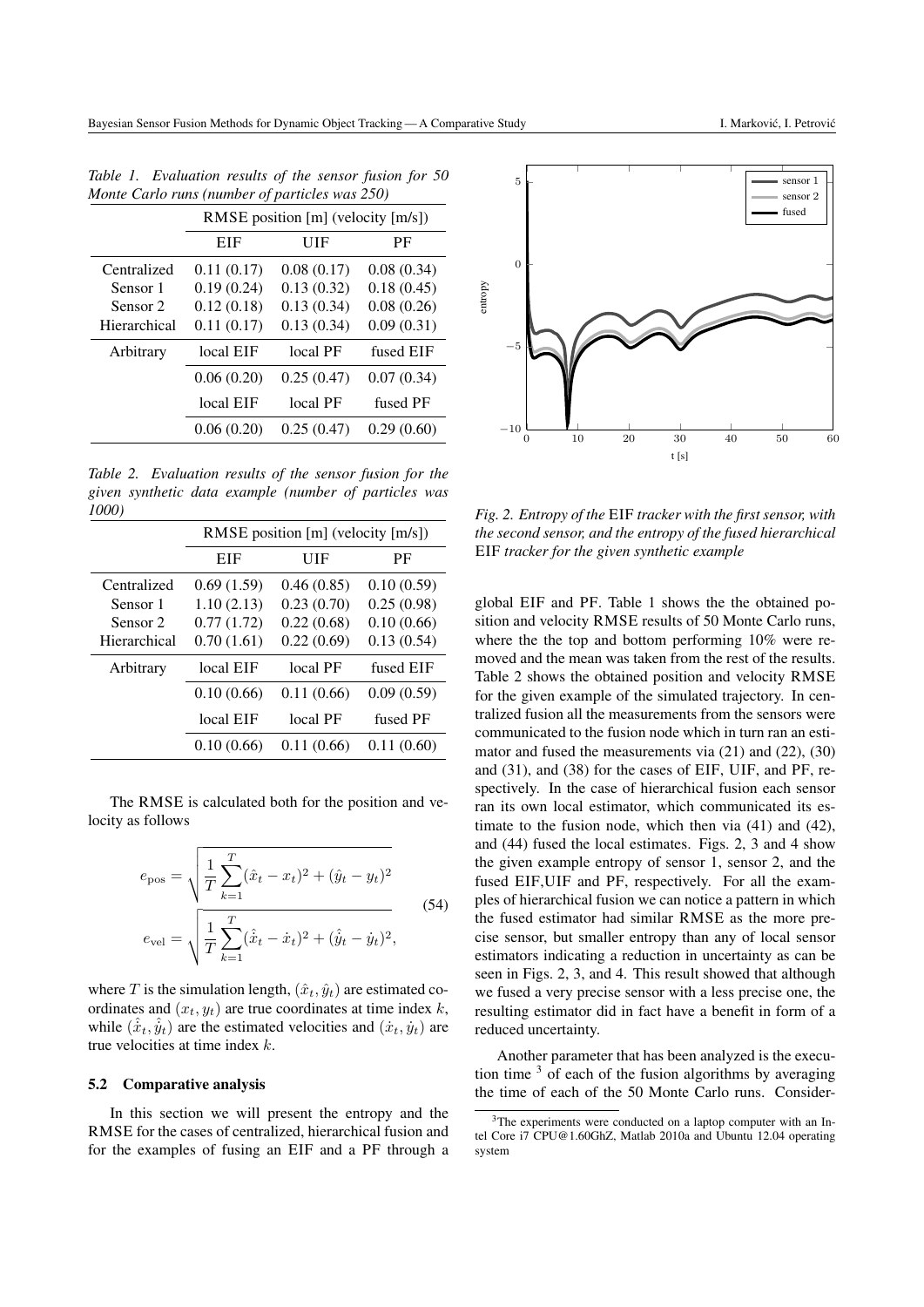

*Fig. 3. Entropy of the* UIF *with the first sensor, with the second sensor, and the entropy of the fused hierarchical* UIF *for the given synthetic example*



*Fig. 4. Entropy of the* PF *with the first sensor, with the second sensor, and the entropy of the fused hierarchical* PF *for the given synthetic example*

ing the centralized fusion, the EIF,UIF and PF had execution times of 0.20 ms, 0.95 ms and 1.84 ms, respectively, while in the case of the hierarchical fusion the aforementioned filters had execution times of 0.13 ms, 0.38 ms and 294.20 ms. In the case of the hierarchical fusion only the time of the fusion was measured, i.e. no calculation of the filter correction equations was required, just expressions (41) and (42) needed to be calculated. The reason behind the complexity of the PF fusion step is that both the predicted pdf and the posterior pdf need to be first estimated by means of kernel density estimation, thus resulting in a fusion process where the weights of the particles of the fusion filter need to be evaluated on both of the density estimate mixtures. Considering arbitrary filter fusion, for the cases when the global filter was EIF and PF the execution times were 0.38 ms and 240.28 ms, respectively.

### 6 CONCLUSION

In this paper we have presented Bayesian methods for sensor fusion which were divided in two groups based on the information that each sensor modality reported: a centralized independent likelihood fusion where each sensor only reported its measurement, and hierarchical fusion where each sensor ran its filter and reported its own estimate along with the uncertainty. The solution for sensor fusion in the former case was an elegant multiplication of local sensor likelihoods and the central (global) prior, while the solution for the latter case was a bit more involved and required a division of the local posterior and prior in order to extract only the new information which was then multiplied with the central (global) prior. The aforementioned approaches were given concrete expressions in the form of the EIF, UIF, and PF. The experiments were conducted on synthetic data generated from multiple Monte Carlo runs modeling a situation of dynamic object tracking with several sensor modalities.

The benefits and the importance of proper sensor fusion was demonstrated by depicting entropy of the trackers. We have shown that the fused estimates have lower entropy than the most precise sensor, even when being fused with a more imprecise sensors. Furthermore, we also discussed the problem of arbitrary sensor fusion, i.e. situations in which one sensor tracks the object with one type of a filter, e.g. a EIF, while the other tracks the object with a PF. We proposed a solution and demonstrated the approach by fusing local EIF and PF with a global PF and a global EIF. All the previous results were based on the assumption that the measurements/estimates arrive synchronously to the fusion center. Furthermore, we also discussed a solution with necessary modifications in the case of asynchronous fusion, which mostly pertained to the correct system prediction, i.e. calculation of the process noise covariance matrix.

### APPENDIX A

The dynamics of the simulated moving object were governed by the nearly coordinated turn model given by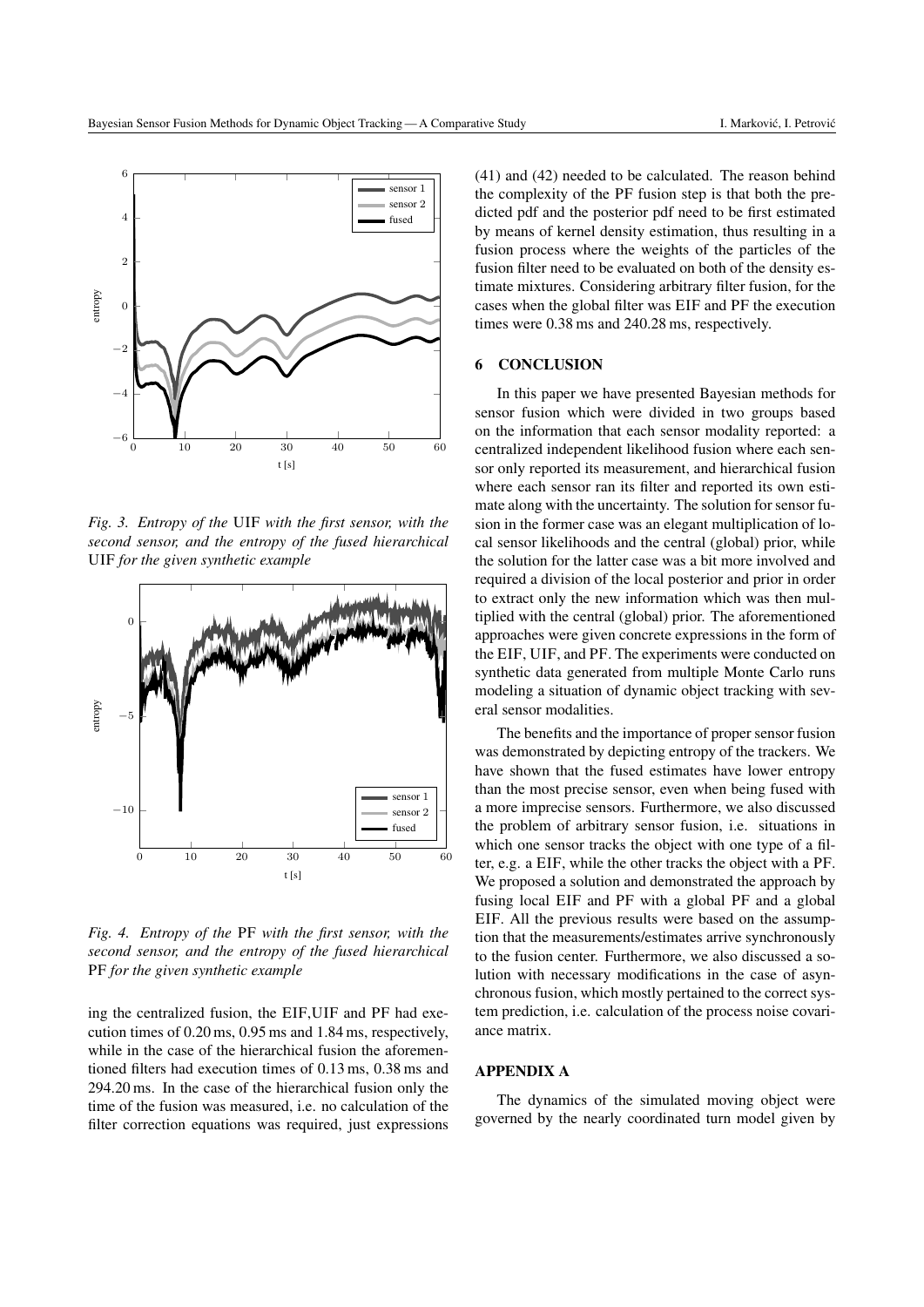the follwing expression [20]:

$$
\mathbf{x}_{k} = \mathbf{A}\mathbf{x}_{k-1} + \mathbf{G}\mathbf{v}_{k}
$$
\n
$$
= \begin{bmatrix}\n1 & \frac{\sin \omega \Delta T}{\omega} & 0 & -\frac{1-\cos \omega \Delta T}{\omega} & 0 \\
0 & \cos \omega \Delta T & 0 & -\sin \omega \Delta T & 0 \\
0 & \frac{1-\cos \omega \Delta T}{\omega} & 1 & \frac{\sin \omega \Delta T}{\omega} & 0 \\
0 & \sin \omega \Delta T & 0 & \cos \omega \Delta T & 1\n\end{bmatrix} \mathbf{x}_{k-1}
$$
\n
$$
+ \begin{bmatrix}\n\frac{\Delta T^{2}}{2} & 0 & 0 \\
0 & \frac{\Delta T^{2}}{2} & 0 \\
0 & \Delta T & 0 \\
0 & 0 & \Delta T\n\end{bmatrix} \mathbf{v}_{k},
$$
\n(55)

where the state vector from the Section 2.1 was augmented with the turn rate  $\omega = 0.5$  rad/s, and the process noise was simulated with  $v_k \sim \mathcal{N}_{3\times1}(0, 0.5)$ . This solution is presented here for completeness only, and was not used in the simulations.

### ACKNOWLEDGMENT

This work has been supported by European Community's Seventh Framework Programme under grant agreement no. 285939 (ACROSS).

#### **REFERENCES**

- [1] J. Richardson and K. Marsh, "Fusion of Multisensor Data," *The International Journal of Robotics Research*, vol. 7, no. 6, pp. 78–96, 1988.
- [2] G. A. Watson and W. Blair, "Tracking Maneuvering Targets with Multiple Sensors Using the Interacting Multiple Model Algorithm," in *Signal and Data Processing of Small Targets 1993, Proc SPIE*, vol. 1954, pp. 438–447, 1993.
- [3] R. Luo and M. Kay, "Multisensor Integration and Fusion in Intelligent Systems," *IEEE Transactions on Systems, Man, and Cybernetics*, vol. 19, no. 5, pp. 901–931, 1989.
- [4] D. L. Hall and J. Llinas, "An Introduction to Multisensor Data Fusion," *Proceedings of the IEEE*, vol. 85, no. 1, pp. 6–23, 1997.
- [5] Y. Nakamura and Y. Xu, "Geometrical Fusion Method for Multi-Sensor Robotic Systems," in *Proceedings of the IEEE International Conference on Robotics and Automation*, pp. 668–673, 1989.
- [6] R. Luo, M.-H. Lin, and R. Scherp, "Dynamic Multi-Sensor Data Fusion System for Intelligent Robots," *IEEE Journal of Robotics and Automation*, vol. 4, no. 4, pp. 386–396, 1988.
- [7] B. Rao, H. Durrant-Whyte, and J. Sheen, "A Fully Decentralized Multi-Sensor System For Tracking and Surveillance," *The International Journal of Robotics Research*, vol. 12, pp. 20–44, Feb. 1993.
- [8] E. Nettleton, H. Durrant-Whyte, and S. Sukkarieh, "A Robust Architecture for Decentralised Data Fusion," in *The 11th International Conference on Advanced Robotics (ICAR'03)*, 2003.
- [9] D.-J. Lee, "Nonlinear Estimation and Multiple Sensor Fusion Using Unscented Information Filtering," *IEEE Signal Processing Letters*, vol. 15, pp. 861–864, 2008.
- [10] C. Martin, E. Schaffernicht, A. Scheidig, and H.-M. Gross, "Multi-Modal Sensor Fusion using a Probabilistic Aggregation Scheme for People Detection and Tracking," *Robotics and Autonomous Systems*, vol. 54, pp. 721–728, Sept. 2006.
- [11] S. Julier and J. Uhlmann, "A Non-Divergent Estimation Algorithm in the Presence of Unknown Correlations," in *Proceedings of the 1997 American Control Conference*, pp. 2369–2373, American Autom. Control Council, 1997.
- [12] M. Coates, "Distributed Particle Filters for Sensor Networks," in *Information Processing in Sensor Networks*, pp. 99–107, Springer, 2004.
- [13] M. Rosencrantz, G. Gordon, and S. Thrun, "Decentralized Sensor Fusion with Distributed Particle Filters," in *Proceedings of the Conference on Uncertainty in AI (UAI)*, (Acapulco, Mexico), 2003.
- [14] Y. Chen and Y. Rui, "Real-time Speaker Tracking Using Particle Filter Sensor Fusion," *Proceedings of the IEEE*, vol. 92, no. 3, pp. 485–494, 2004.
- [15] L.-L. Ong, B. Upcroft, M. Ridley, T. Bailey, S. Sukkarieh, and H. Durrant-Whyte, "Consistent Methods for Decentralised Data Fusion using Particle Filters," in *2006 IEEE International Conference on Multisensor Fusion and Integration for Intelligent Systems*, no. d, pp. 85–91, IEEE, Sept. 2006.
- [16] L.-L. Ong, T. Bailey, H. Durrant-Whyte, and B. Upcroft, "Decentralised Particle Filtering for Multiple Target Tracking in Wireless Sensor Networks," in *11th International Conference on Information Fusion*, pp. 1–8, IEEE, 2008.
- [17] L.-L. S. Ong, *Non-Gaussian Representations for Decentralised Bayesian Estimation*. PhD thesis, The University of Sydney, 2007.
- [18] H. F. Durrant-Whyte and T. C. Henderson, "Multisensor Data Fusion," in *Springer Handbook of Robotics*, pp. 585– 610, 2008.
- [19] S. Jurić-Kavelj, I. Marković, and I. Petrović, "People Tracking with Heterogeneous Sensors using JPDAF with Entropy Based Track Management," in *Proceedings of the 5th European Conference on Mobile Robots (ECMR2011)*, pp. 31– 36, 2011.
- [20] Y. Bar-Shalom, X. R. Li, and T. Kirubarajan, *Estimation with Applications To Tracking and Navigation*, vol. 9. John Wiley & Sons, Inc., 2001.
- [21] H. Hashemipour, S. Roy, and A. Laub, "Decentrailzed Structures for Paraller Kalman Filtering," *IEEE Transactions on Automatic Control*, vol. 33, no. 1, pp. 88–94, 1988.